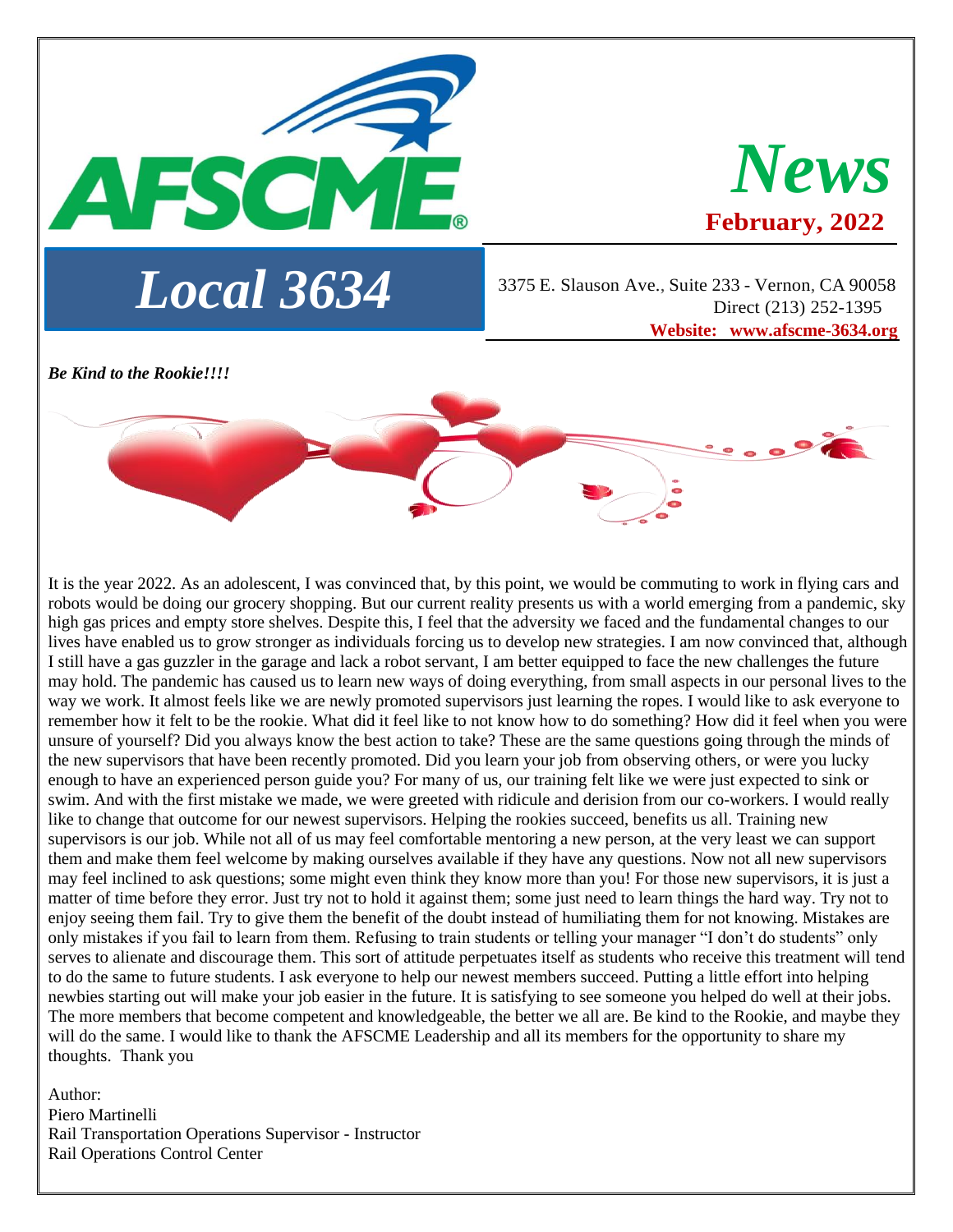#### PEOPLE Conference March 2022

Due to the Omicron surges in recent weeks, the Local was notified recently that our bi-annual AFSCME PEOPLE Political Conference in Sacramento will not be held in person but virtual. If you are interested in participating in the conference in March for the two-day event, please make sure that you attend this months Union meeting on February 26th at 10am and we will provide more information. We will send out the monthly meeting link the week of February 21st



#### **Union Jackets and Contract Reprint**

Within the next two weeks the Local will send out an email blast with a link where members can go to and provide info regarding their jacket size and if they choose to have an updated version of our contract with additional side letters and the updated pay scale until 2023-2024.

We will need your name, badge and work location. We will have the link available for a two week period and after we get the logistics worked out, we will go out to the respective locations and shifts and provide the items. If you do not provide your information to the local within the designated time frame you will have to make arrangements to come to the Union office in Vernon to get your jacket and contract book.

\*\*\*The jackets we are speaking of are not uniform jackets but casual jackets that we are ordering for the membership.

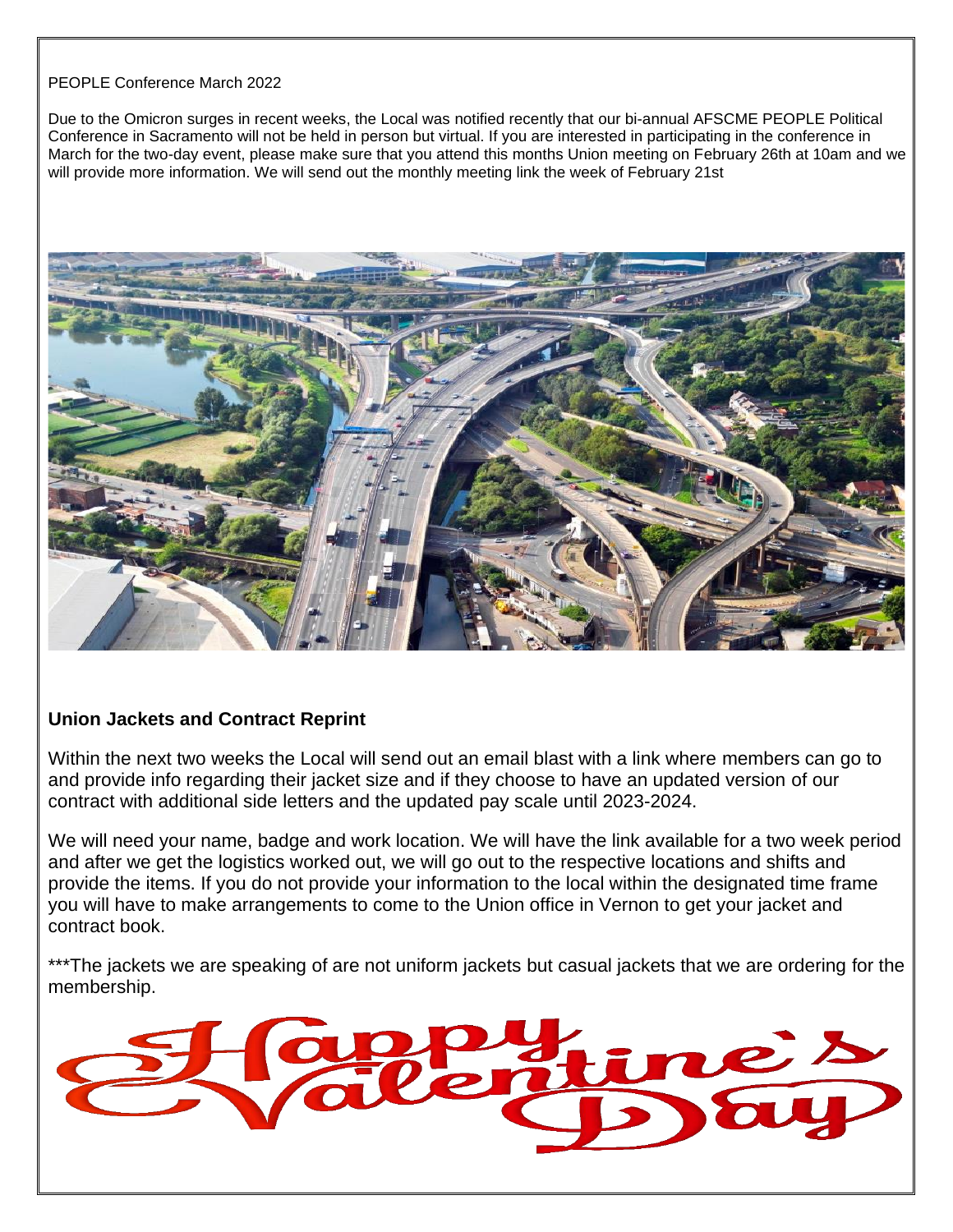### ARTICLE 35 - UNIFORM AND SAFETY SHOES - TOS AND RTOS

Did you know Article 35 permits you to receive a voucher annually for uniforms for \$475 and up to (2) \$175 shoe vouchers per year for individuals required to wear safety shoes? It is your responsibility to notify the management team annually on or after your classification anniversary to retrieve your voucher.

METRO is required to provide an all-weather jacket to NEW TOS and RTOS. If you were hired (promoted) within the last twelve months, please notify your management via email (cc the Local) and request a voucher.

Finally, to the members that contacted the union, who never received a jacket; we have been working diligently with Labor Relations and Executive Leadership to issues those jackets and develop a process for ALL moving forward. We ask that you continue to be patience; you have not been forgotten.

Respectfully,

Veronica Gunn



Please provide and or update the Local with your contact information [L3634@AFSCME36.ORG](mailto:L3634@AFSCME36.ORG)

Cell and personal email for our records which will allow us to contact and communicate with you in real time.

### **AFSCME BENEFITS INFORMATION Medical, Pension and TOWP**

Medical is Nicole Patino: [Patinoni@metro.net](mailto:Patinoni@metro.net) PERS Contact MTA: Email is [Nixony@metro.net.](mailto:Nixony@metro.net) TOWP Contact [hrisadmin@metro.net](mailto:hrisadmin@metro.net)

# **CODE OF CONDUCT**

As a reminder, when off duty, in uniform or not you still represent MTA. Be careful of the things that you say or do that can be misconstrued and create unnecessary problems for you and your ability to continue your employment with the company.

Periodically, please refresh your knowledge and understanding of company policies such as the Code of Conduct, which is used against employees as a "catch all" when they are looking into or investigating complaints against individuals.